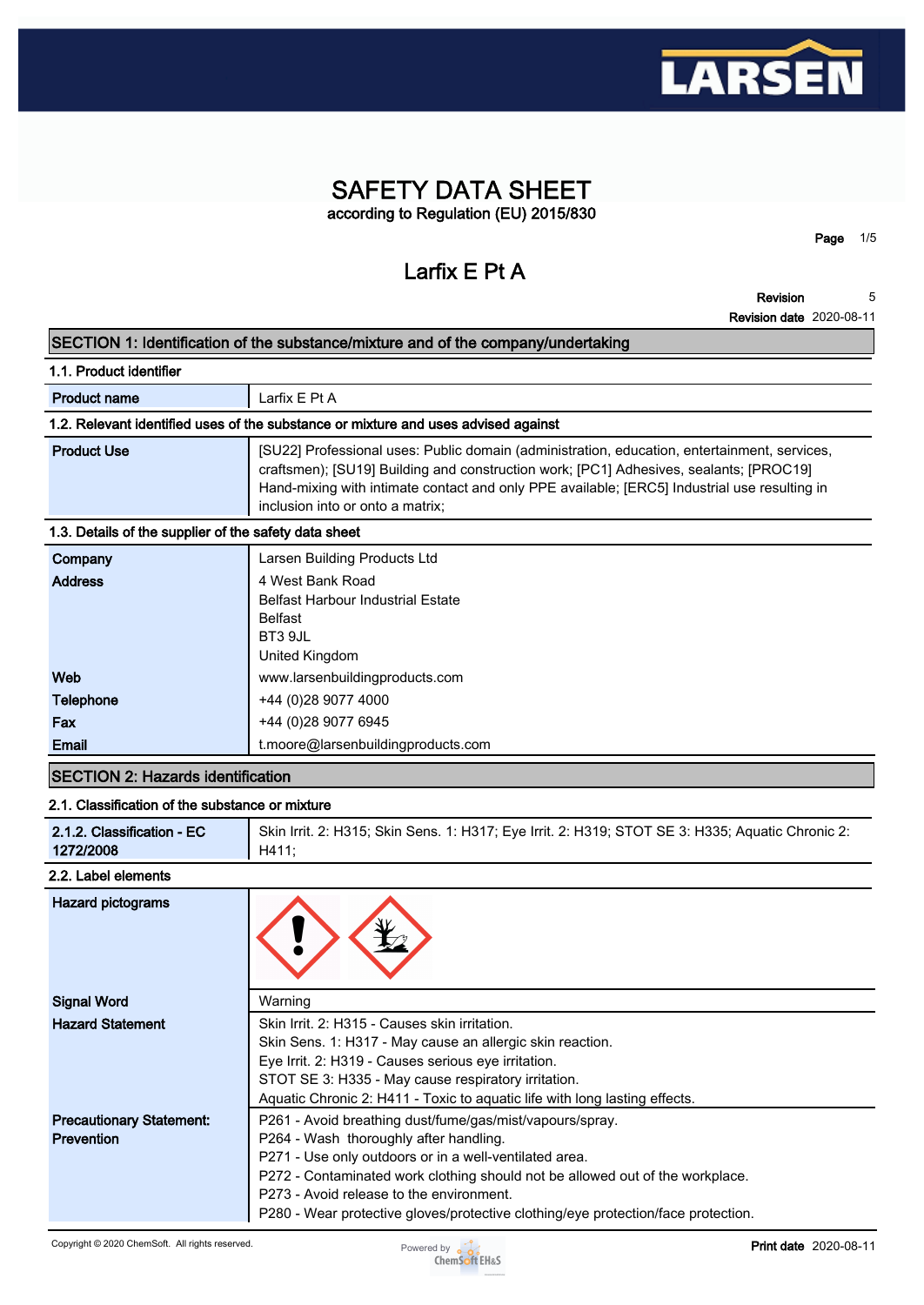**Revision date 2020-08-11**

| 2.2. Label elements                                                                                     |                                                                                                                                                                                                                                                                                                                                                                                                                                                                                                                                                                                                                                                                                   |
|---------------------------------------------------------------------------------------------------------|-----------------------------------------------------------------------------------------------------------------------------------------------------------------------------------------------------------------------------------------------------------------------------------------------------------------------------------------------------------------------------------------------------------------------------------------------------------------------------------------------------------------------------------------------------------------------------------------------------------------------------------------------------------------------------------|
| <b>Precautionary Statement:</b><br>Response                                                             | P302+P352 - IF ON SKIN: Wash with plenty of water/.<br>P304+P340 - IF INHALED: Remove person to fresh air and keep comfortable for breathing.<br>P305+P351+P338 - IF IN EYES: Rinse cautiously with water for several minutes. Remove contact<br>lenses, if present and easy to do. Continue rinsing.<br>P312 - Call a POISON CENTER/doctor/ / if you feel unwell.<br>P321 - Specific treatment (see on this label).<br>P332+P313 - If skin irritation occurs: Get medical advice/attention.<br>P333+P313 - If skin irritation or rash occurs: Get medical advice/attention.<br>P337+P313 - If eye irritation persists: Get medical advice/attention.<br>P391 - Collect spillage. |
| <b>Precautionary Statement:</b><br><b>Storage</b><br><b>Precautionary Statement:</b><br><b>Disposal</b> | P403+P233 - Store in a well-ventilated place. Keep container tightly closed.<br>P405 - Store locked up.<br>P501 - Dispose of contents/container to                                                                                                                                                                                                                                                                                                                                                                                                                                                                                                                                |

# **SECTION 3: Composition/information on ingredients**

#### **3.2. Mixtures**

#### **EC 1272/2008**

| <b>Chemical Name</b>                   | Index No.    | CAS No.    | EC No.    | <b>REACH Registration</b><br><b>Number</b> | Conc.<br>(%w/w) | Classification                     |
|----------------------------------------|--------------|------------|-----------|--------------------------------------------|-----------------|------------------------------------|
| Bisphenol A-(epichlorhydrin)           | 603-074-00-8 | 25068-38-6 | 500-033-5 |                                            |                 | Eye Irrit. 2: H319; Skin Irrit. 2: |
| (reaction product)                     |              |            |           |                                            |                 | H315; Skin Sens. 1: H317;          |
|                                        |              |            |           |                                            |                 | Aquatic Chronic 2: H411;           |
| Silica Sand (<1% Respirable<br>Quartz) |              | 14808-60-7 | 238-878-4 |                                            |                 |                                    |
| Mica                                   |              | 12001-26-2 |           |                                            |                 | Skin Irrit. 2: H315; Eye Irrit. 2: |
|                                        |              |            |           |                                            |                 | H319; STOT SE 3: H335;             |
| Oxiran, Mono[(C12-14-                  | 603-103-00-4 | 68609-97-2 | 271-846-8 |                                            |                 | Skin Irrit. 2: H315; Skin Sens.    |
| alkyloxy)methyl]- derivative           |              |            |           |                                            |                 | 1: H317:                           |
| Bisphenol F Type Epoxy Resin           |              | 28064-14-4 |           |                                            |                 | Skin Irrit. 2: H315; Skin Sens.    |
|                                        |              |            |           |                                            |                 | 1: H317; Eye Irrit. 2: H319;       |
| Silica Flour                           |              | 14808-60-7 |           |                                            |                 | Aquatic Chronic 2: H411;           |
|                                        |              |            |           |                                            |                 |                                    |
| <b>Titanium Dioxide</b>                |              | 13463-67-7 | 236-675-5 |                                            |                 |                                    |
|                                        |              |            |           |                                            |                 |                                    |
| byk p104s                              |              |            |           |                                            |                 | Flam. Lig. 3: H226; Skin Irrit.    |
|                                        |              |            |           |                                            |                 | 2: H315:                           |

# **SECTION 4: First aid measures**

# **4.1. Description of first aid measures**

| Inhalation          | Irritating to respiratory system. Inhalation may cause coughing, tightness of the chest and irritation<br>of the respiratory system. Move the exposed person to fresh air. Seek medical attention. |
|---------------------|----------------------------------------------------------------------------------------------------------------------------------------------------------------------------------------------------|
| Eye contact         | Irritating to eyes. Rinse immediately with plenty of water for 15 minutes holding the eyelids open.<br>Seek medical attention if irritation or symptoms persist.                                   |
| <b>Skin contact</b> | Irritating to skin. Wash off immediately with plenty of soap and water. Remove contaminated<br>clothing. Seek medical attention if irritation or symptoms persist.                                 |
| Ingestion           | Ingestion may cause nausea and vomiting. Seek medical attention if irritation or symptoms persist.<br>DO NOT INDUCE VOMITING.                                                                      |

# **SECTION 5: Firefighting measures**

# **5.1. Extinguishing media**

**Carbon oxides.**

# **5.2. Special hazards arising from the substance or mixture**

**Burning produces irritating, toxic and obnoxious fumes.**

# **5.3. Advice for firefighters**

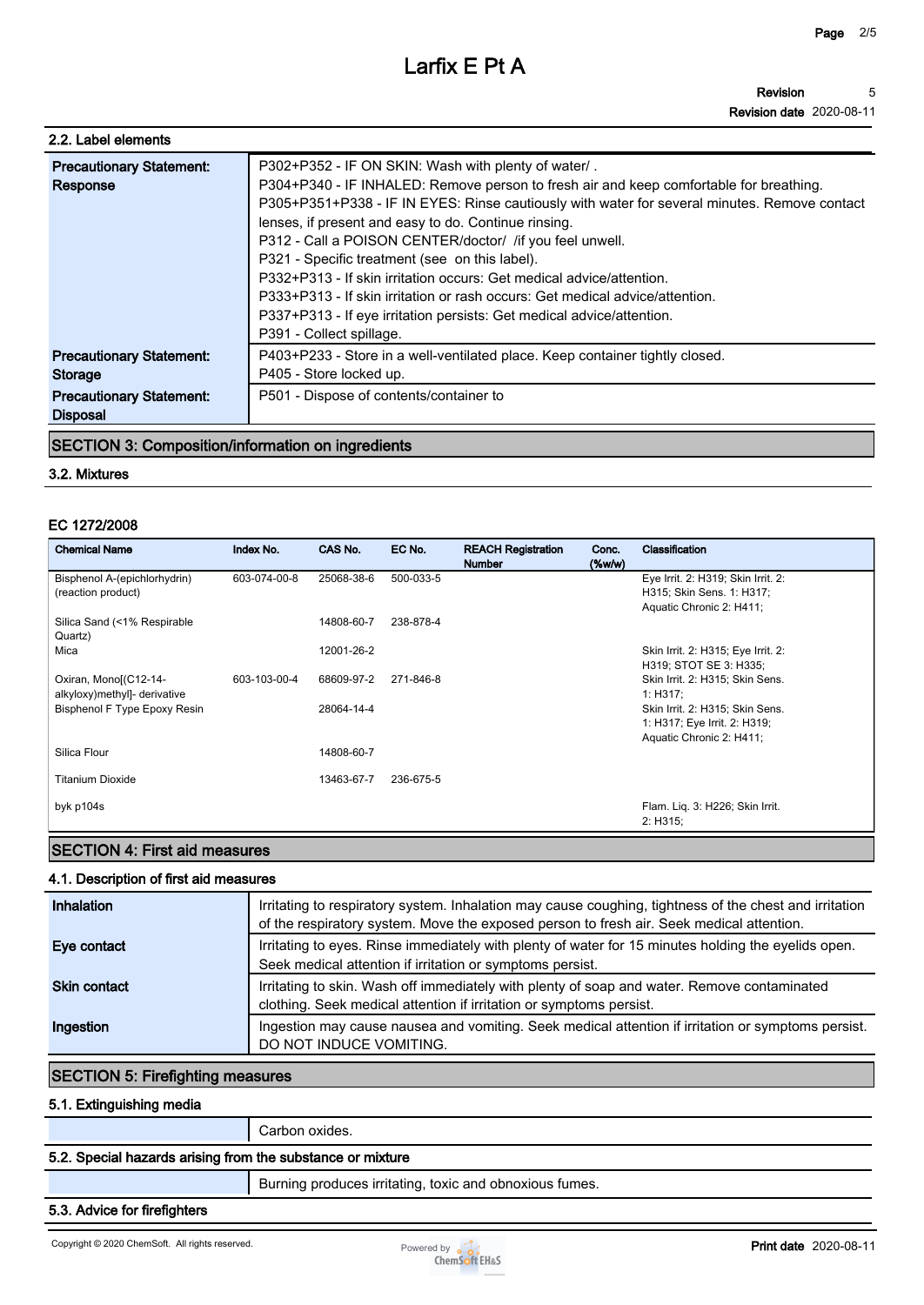| 5.3. Advice for firefighters                                      |                                                                                                                                                                         |  |
|-------------------------------------------------------------------|-------------------------------------------------------------------------------------------------------------------------------------------------------------------------|--|
|                                                                   | Wear suitable respiratory equipment when necessary.                                                                                                                     |  |
| <b>ISECTION 6: Accidental release measures</b>                    |                                                                                                                                                                         |  |
|                                                                   | 6.1. Personal precautions, protective equipment and emergency procedures                                                                                                |  |
|                                                                   | Ensure adequate ventilation of the working area. Wear suitable protective equipment.                                                                                    |  |
| 6.2. Environmental precautions                                    |                                                                                                                                                                         |  |
|                                                                   | Do not allow product to enter drains. Prevent further spillage if safe.                                                                                                 |  |
| 6.3. Methods and material for containment and cleaning up         |                                                                                                                                                                         |  |
|                                                                   | Absorb with inert, absorbent material. Sweep up. Transfer to suitable, labelled containers for<br>disposal. Clean spillage area thoroughly with plenty of water.        |  |
| <b>SECTION 7: Handling and storage</b>                            |                                                                                                                                                                         |  |
| 7.1. Precautions for safe handling                                |                                                                                                                                                                         |  |
|                                                                   | Avoid contact with eyes and skin. Ensure adequate ventilation of the working area. Adopt best<br>Manual Handling considerations when handling, carrying and dispensing. |  |
| 7.2. Conditions for safe storage, including any incompatibilities |                                                                                                                                                                         |  |
|                                                                   | Keep in a cool, dry, well ventilated area. Keep containers tightly closed. Store in correctly labelled<br>containers.                                                   |  |

# **SECTION 8: Exposure controls/personal protection**

# **8.1. Control parameters**

# **8.1.1. Exposure Limit Values**

| Mica                        | WEL 8-hr limit ppm: -          | WEL 8-hr limit mg/m3: -        |
|-----------------------------|--------------------------------|--------------------------------|
|                             | WEL 15 min limit ppm: -        | WEL 15 min limit mg/m3: -      |
|                             | WEL 8-hr limit mg/m3 total 10  | WEL 15 min limit mg/m3 total - |
|                             | inhalable dust:                | inhalable dust:                |
|                             | WEL 8-hr limit mg/m3 total 0.8 | WEL 15 min limit mg/m3 total - |
|                             | respirable dust:               | respirable dust:               |
| Silica Sand (<1% Respirable | WEL 8-hr limit ppm:            | WEL 8-hr limit mg/m3: 0.1      |
| Quartz)                     |                                |                                |
|                             | WEL 15 min limit ppm:          | WEL 15 min limit mg/m3:        |
|                             | WEL 8-hr limit mg/m3 total 10  | WEL 15 min limit mg/m3 total   |
|                             | inhalable dust:                | inhalable dust:                |
|                             | WEL 8-hr limit mg/m3 total 4   | WEL 15 min limit mg/m3 total   |
|                             | respirable dust:               | respirable dust:               |
| <b>Titanium Dioxide</b>     | WEL 8-hr limit ppm: -          | WEL 8-hr limit mg/m3: -        |
|                             | WEL 15 min limit ppm: -        | WEL 15 min limit mg/m3: -      |
|                             | WEL 8-hr limit mg/m3 total 10  | WEL 15 min limit mg/m3 total - |
|                             | inhalable dust:                | inhalable dust:                |
|                             | WEL 8-hr limit mg/m3 total 4   | WEL 15 min limit mg/m3 total - |
|                             | respirable dust:               | respirable dust:               |

| 8.2. Exposure controls                     |                                                  |  |  |  |
|--------------------------------------------|--------------------------------------------------|--|--|--|
| 8.2.1. Appropriate engineering<br>controls | Ensure adequate ventilation of the working area. |  |  |  |
| 8.2.2. Individual protection               | Wear chemical protective clothing.               |  |  |  |
| measures                                   |                                                  |  |  |  |
| Eye / face protection                      | Approved safety goggles.                         |  |  |  |
| Skin protection -<br><b>Handprotection</b> | Chemical resistant gloves (PVC).                 |  |  |  |
|                                            |                                                  |  |  |  |

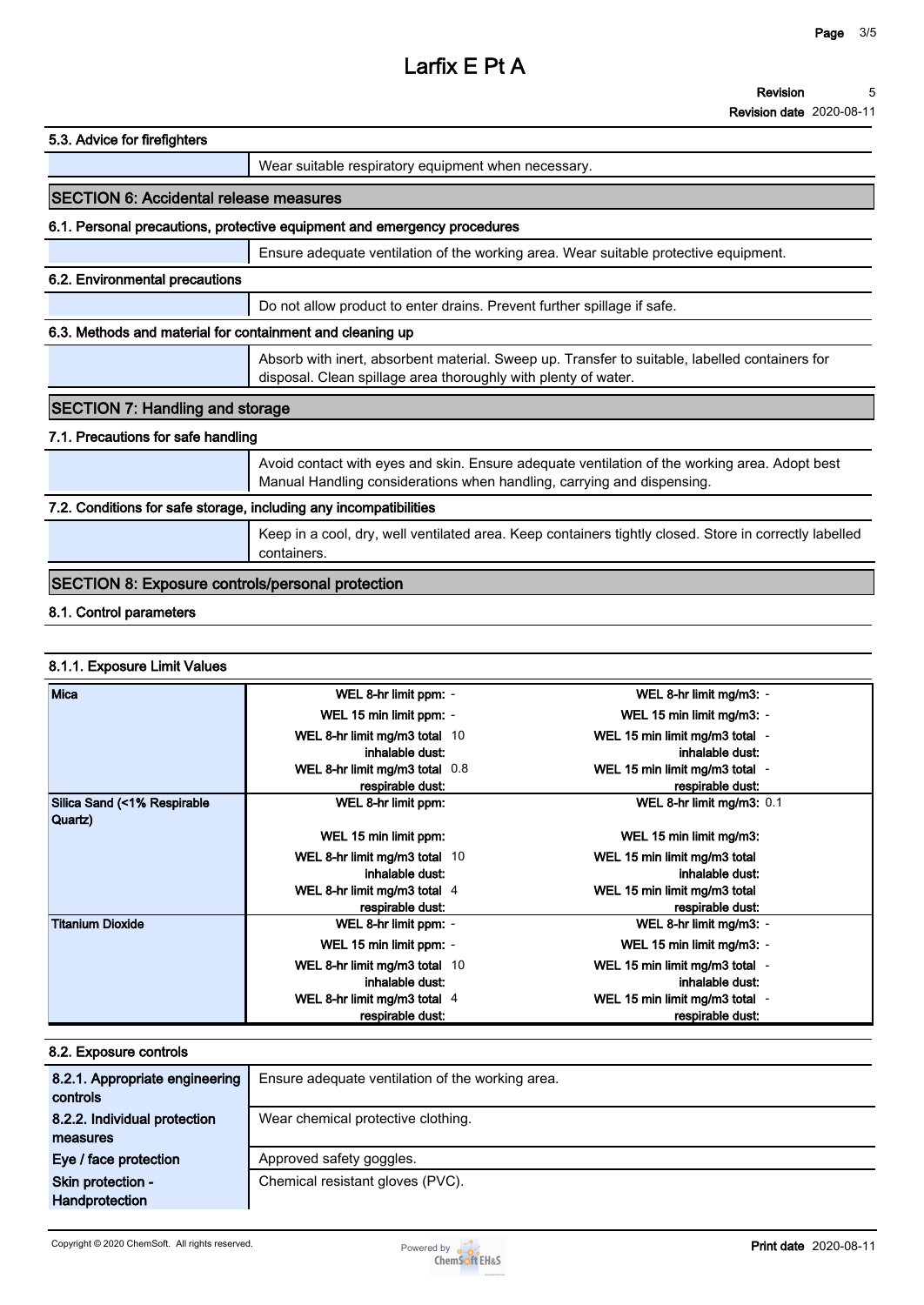| 8.2. Exposure controls                                     |                                                                                             |
|------------------------------------------------------------|---------------------------------------------------------------------------------------------|
| <b>Respiratory protection</b>                              | In case of insufficient ventilation, wear suitable respiratory equipment.                   |
| <b>SECTION 9: Physical and chemical properties</b>         |                                                                                             |
| 9.1. Information on basic physical and chemical properties |                                                                                             |
|                                                            | Appearance Hazy liquid/ fluid paste                                                         |
|                                                            | Colour   Off white                                                                          |
| Odour                                                      | Characteristic                                                                              |
| <b>SECTION 10: Stability and reactivity</b>                |                                                                                             |
| 10.2. Chemical stability                                   |                                                                                             |
|                                                            | Stable under normal conditions.                                                             |
| <b>SECTION 11: Toxicological information</b>               |                                                                                             |
| 11.1.4. Toxicological Information                          |                                                                                             |
|                                                            | No data available                                                                           |
| <b>SECTION 12: Ecological information</b>                  |                                                                                             |
| 12.1. Toxicity                                             |                                                                                             |
|                                                            | No data available                                                                           |
|                                                            | Toxic to aquatic organisms, may cause long-term adverse effects in the aquatic environment. |
| <b>SECTION 13: Disposal considerations</b>                 |                                                                                             |
| <b>General information</b>                                 |                                                                                             |
|                                                            | Dispose of in compliance with all local and national regulations.                           |
| <b>SECTION 14: Transport information</b>                   |                                                                                             |
| <b>Hazard pictograms</b>                                   |                                                                                             |
|                                                            |                                                                                             |
| 14.1. UN number                                            |                                                                                             |
|                                                            | <b>UN3082</b>                                                                               |
| 14.2. UN proper shipping name                              |                                                                                             |
|                                                            | ENVIRONMENTALLY HAZARDOUS SUBSTANCE, LIQUID, N.O.S.                                         |
| 14.3. Transport hazard class(es)                           |                                                                                             |
| <b>ADR/RID</b>                                             | $\boldsymbol{9}$                                                                            |
| Subsidiary risk                                            |                                                                                             |
| <b>IMDG</b>                                                | 9                                                                                           |
| Subsidiary risk                                            |                                                                                             |
| <b>IATA</b>                                                | 9                                                                                           |
| Subsidiary risk                                            | ۰                                                                                           |
| 14.4. Packing group                                        |                                                                                             |
|                                                            |                                                                                             |

**14.5. Environmental hazards**

**Environmental hazards Yes**

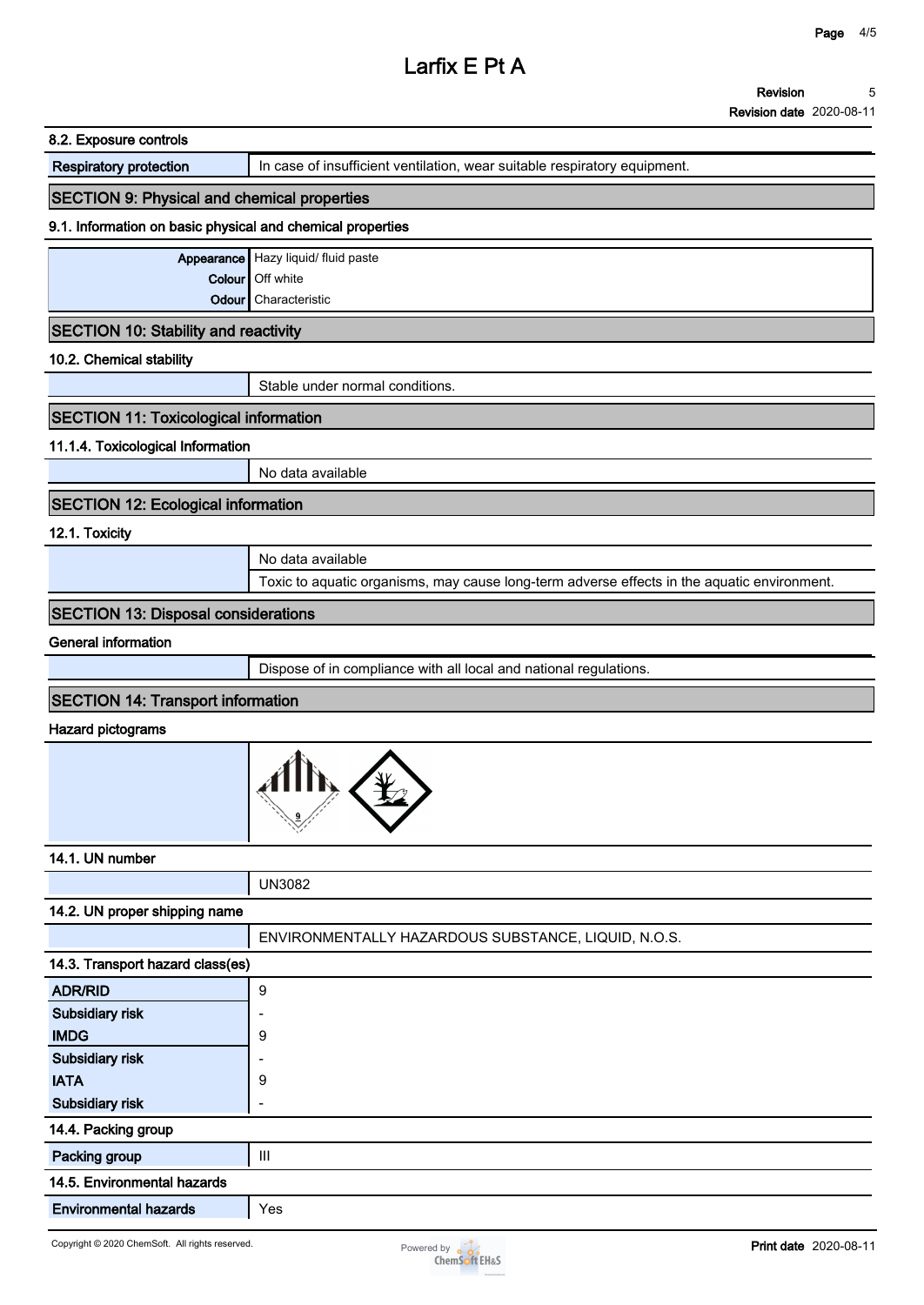| 14.5. Environmental hazards |                                                          |  |
|-----------------------------|----------------------------------------------------------|--|
| Marine pollutant            | Yes                                                      |  |
| <b>ADR/RID</b>              |                                                          |  |
| <b>Hazard ID</b>            | 90                                                       |  |
| <b>Tunnel Category</b>      | (E)                                                      |  |
| <b>IMDG</b>                 |                                                          |  |
| <b>EmS Code</b>             | F-A S-F                                                  |  |
| <b>IATA</b>                 |                                                          |  |
| Packing Instruction (Cargo) | 964                                                      |  |
| <b>Maximum quantity</b>     | 450 L                                                    |  |
| <b>Packing Instruction</b>  | 964                                                      |  |
| (Passenger)                 |                                                          |  |
| <b>Maximum quantity</b>     | 450L                                                     |  |
| <b>Further information</b>  |                                                          |  |
|                             | The product is not classified as dangerous for carriage. |  |
|                             |                                                          |  |

# **SECTION 15: Regulatory information**

# **SECTION 16: Other information**

| Other information                   |                                                                                                                                                                                                                                                                                                                                                                                                                                                                                |
|-------------------------------------|--------------------------------------------------------------------------------------------------------------------------------------------------------------------------------------------------------------------------------------------------------------------------------------------------------------------------------------------------------------------------------------------------------------------------------------------------------------------------------|
| <b>Revision</b>                     | This document differs from the previous version in the following areas:.<br>8 - Respiratory protection.                                                                                                                                                                                                                                                                                                                                                                        |
| <b>Text of Hazard Statements in</b> | Skin Irrit. 2: H315 - Causes skin irritation.                                                                                                                                                                                                                                                                                                                                                                                                                                  |
| Section 3                           | Skin Sens. 1: H317 - May cause an allergic skin reaction.                                                                                                                                                                                                                                                                                                                                                                                                                      |
|                                     | Eye Irrit. 2: H319 - Causes serious eye irritation.                                                                                                                                                                                                                                                                                                                                                                                                                            |
|                                     | Aquatic Chronic 2: H411 - Toxic to aquatic life with long lasting effects.                                                                                                                                                                                                                                                                                                                                                                                                     |
|                                     | STOT SE 3: H335 - May cause respiratory irritation.                                                                                                                                                                                                                                                                                                                                                                                                                            |
|                                     | Flam. Lig. 3: H226 - Flammable liquid and vapour.                                                                                                                                                                                                                                                                                                                                                                                                                              |
| <b>Further information</b>          |                                                                                                                                                                                                                                                                                                                                                                                                                                                                                |
|                                     | The information supplied in this Safety Data Sheet is designed only as guidance for the safe use,<br>storage and handling of the product. This information is correct to the best of our knowledge and<br>belief at the date of publication however no guarantee is made to its accuracy. This information<br>relates only to the specific material designated and may not be valid for such material used in<br>combination with any other materials or in any other process. |

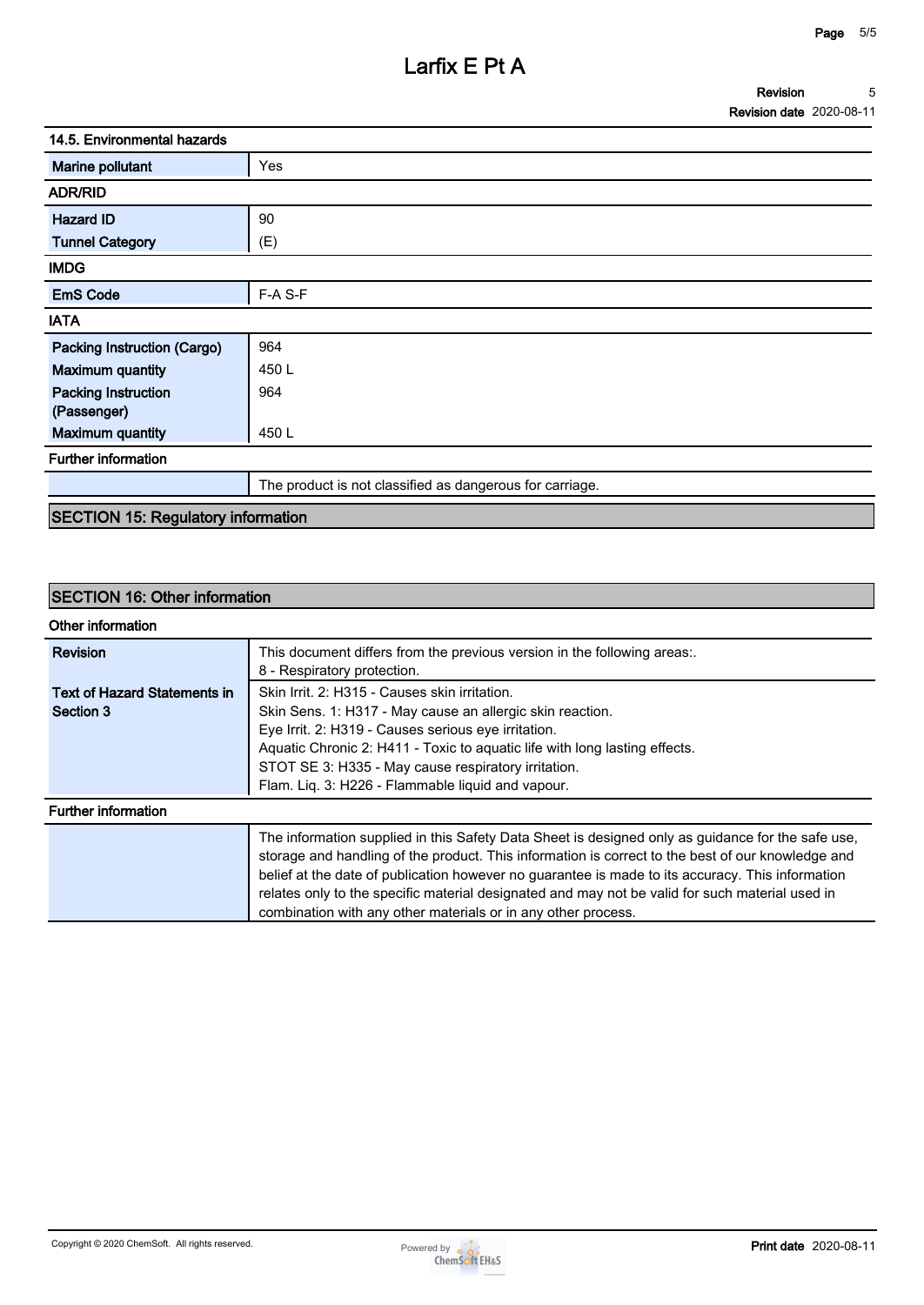

# **SAFETY DATA SHEET according to Regulation (EU) 2015/830**

**Larfix E Pt B**

**Revision 5**

**Page 1/5**

**Revision date 2019-12-12**

|                                                                                    | <b>Revision date 2019-12-12</b>                                                                                                                                                                                                                                        |  |  |
|------------------------------------------------------------------------------------|------------------------------------------------------------------------------------------------------------------------------------------------------------------------------------------------------------------------------------------------------------------------|--|--|
| SECTION 1: Identification of the substance/mixture and of the company/undertaking  |                                                                                                                                                                                                                                                                        |  |  |
| 1.1. Product identifier                                                            |                                                                                                                                                                                                                                                                        |  |  |
| <b>Product name</b>                                                                | Larfix E Pt B                                                                                                                                                                                                                                                          |  |  |
| 1.2. Relevant identified uses of the substance or mixture and uses advised against |                                                                                                                                                                                                                                                                        |  |  |
| <b>Product Use</b>                                                                 | [SU22] Professional uses: Public domain (administration, education, entertainment, services,<br>craftsmen); [SU19] Building and construction work; [PC0] Other; [PROC19] Hand-mixing with<br>intimate contact and only PPE available; [ERC3] Formulation in materials; |  |  |
| 1.3. Details of the supplier of the safety data sheet                              |                                                                                                                                                                                                                                                                        |  |  |
| Company                                                                            | Larsen Building Products Ltd                                                                                                                                                                                                                                           |  |  |
| <b>Address</b>                                                                     | 4 West Bank Road<br><b>Belfast Harbour Industrial Estate</b><br><b>Belfast</b><br><b>BT3 9.IL</b><br>United Kingdom                                                                                                                                                    |  |  |
| Web                                                                                | www.larsenbuildingproducts.com                                                                                                                                                                                                                                         |  |  |
| <b>Telephone</b>                                                                   | +44 (0)28 9077 4000                                                                                                                                                                                                                                                    |  |  |
|                                                                                    | +44 (0)28 9077 6945                                                                                                                                                                                                                                                    |  |  |
| Fax                                                                                |                                                                                                                                                                                                                                                                        |  |  |

#### **2.1. Classification of the substance or mixture**

| 2.1.2. Classification - EC<br>Acute Tox. 4: H302; Skin Corr. 1B: H314; Skin Sens. 1: H317; Aquatic Chronic 4: H413;<br>1272/2008 |
|----------------------------------------------------------------------------------------------------------------------------------|
|----------------------------------------------------------------------------------------------------------------------------------|

# **2.2. Label elements**

| <b>Hazard pictograms</b>                             |                                                                                                                                                                                                                                                                                                                                                                                                                                              |
|------------------------------------------------------|----------------------------------------------------------------------------------------------------------------------------------------------------------------------------------------------------------------------------------------------------------------------------------------------------------------------------------------------------------------------------------------------------------------------------------------------|
| <b>Signal Word</b>                                   | Danger                                                                                                                                                                                                                                                                                                                                                                                                                                       |
| <b>Hazard Statement</b>                              | Acute Tox. 4: H302 - Harmful if swallowed.<br>Skin Corr. 1B: H314 - Causes severe skin burns and eye damage.<br>Skin Sens. 1: H317 - May cause an allergic skin reaction.                                                                                                                                                                                                                                                                    |
|                                                      | Aquatic Chronic 4: H413 - May cause long lasting harmful effects to aquatic life.                                                                                                                                                                                                                                                                                                                                                            |
| <b>Precautionary Statement:</b><br><b>Prevention</b> | P260 - Do not breathe dust/fume/gas/mist/vapours/spray.<br>P261 - Avoid breathing dust/fume/gas/mist/vapours/spray.<br>P264 - Wash thoroughly after handling.<br>P270 - Do no eat, drink or smoke when using this product.<br>P272 - Contaminated work clothing should not be allowed out of the workplace.<br>P273 - Avoid release to the environment.<br>P280 - Wear protective gloves/protective clothing/eye protection/face protection. |

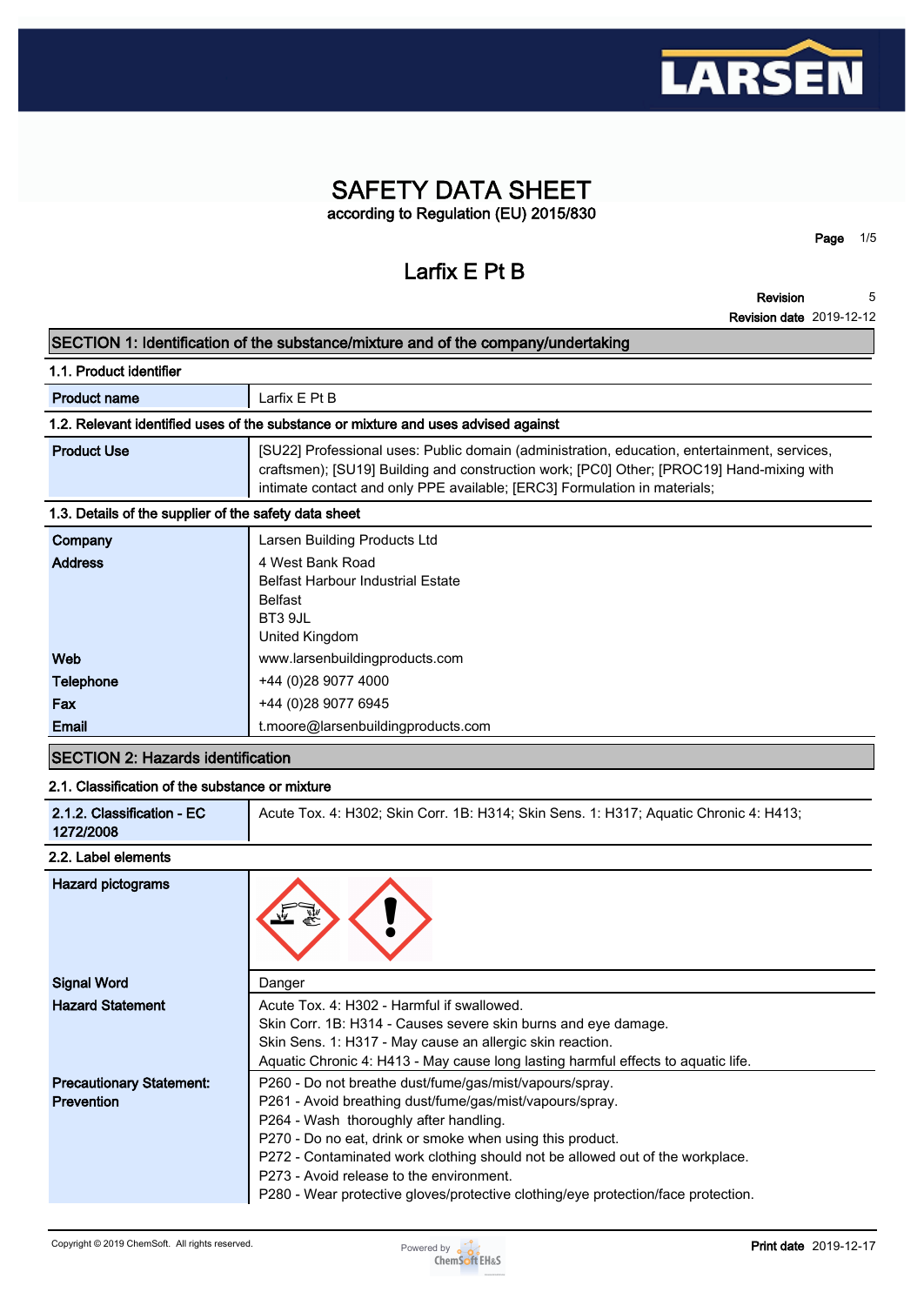| 2.2. Label elements                                |                                                                                                                                                                                                                                                                                                                                                                                                                                                                                                                                                                                                                                                                                                                                                                                                                                                         |
|----------------------------------------------------|---------------------------------------------------------------------------------------------------------------------------------------------------------------------------------------------------------------------------------------------------------------------------------------------------------------------------------------------------------------------------------------------------------------------------------------------------------------------------------------------------------------------------------------------------------------------------------------------------------------------------------------------------------------------------------------------------------------------------------------------------------------------------------------------------------------------------------------------------------|
| <b>Precautionary Statement:</b><br>Response        | P301+P312 - IF SWALLOWED: Call a POISON CENTER/doctor/ / if you feel unwell.<br>P301+P330+P331 - IF SWALLOWED: rinse mouth. Do NOT induce vomiting.<br>P302+P352 - IF ON SKIN: Wash with plenty of water/.<br>P303+P361+P353 - IF ON SKIN (or hair): Take off immediately all contaminated clothing. Rinse<br>skin with water/shower.<br>P304+P340 - IF INHALED: Remove person to fresh air and keep comfortable for breathing.<br>P305+P351+P338 - IF IN EYES: Rinse cautiously with water for several minutes. Remove contact<br>lenses, if present and easy to do. Continue rinsing.<br>P310 - Immediately call a POISON CENTER/doctor/.<br>P321 - Specific treatment (see on this label).<br>P330 - Rinse mouth.<br>P333+P313 - If skin irritation or rash occurs: Get medical advice/attention.<br>P363 - Wash contaminated clothing before reuse. |
| <b>Precautionary Statement:</b><br>Storage         | P405 - Store locked up.                                                                                                                                                                                                                                                                                                                                                                                                                                                                                                                                                                                                                                                                                                                                                                                                                                 |
| <b>Precautionary Statement:</b><br><b>Disposal</b> | P501 - Dispose of contents/container to                                                                                                                                                                                                                                                                                                                                                                                                                                                                                                                                                                                                                                                                                                                                                                                                                 |

# **SECTION 3: Composition/information on ingredients**

#### **3.2. Mixtures**

#### **EC 1272/2008**

| <b>Chemical Name</b>                   | Index No.    | CAS No.        | EC No.    | <b>REACH Registration</b><br><b>Number</b> | Conc.<br>$(\%w/w)$ | Classification                                                                                      |
|----------------------------------------|--------------|----------------|-----------|--------------------------------------------|--------------------|-----------------------------------------------------------------------------------------------------|
| Talc (Talc, respirable dust)           |              | 14807-96-6     |           |                                            |                    | Carc. 1B: H350i:                                                                                    |
| Benzyl alcohol                         | 603-057-00-5 | $100 - 51 - 6$ | 202-859-9 |                                            |                    | Acute Tox. 4: H332; Acute<br>Tox. 4: H302;                                                          |
| Silica Flour                           |              | 14808-60-7     |           |                                            |                    | STOT RE 2: H373;                                                                                    |
| Silica Sand (<1% Respirable<br>Quartz) |              | 14808-60-7     | 238-878-4 |                                            |                    | Acute Tox. 4: H332; STOT<br>RE 2: H373;                                                             |
| Aramine 31-485                         |              | 140-31-8       | 205-411-0 |                                            |                    | Acute Tox. 4: H302+H312;<br>Skin Corr. 1A: H314; Skin<br>Sens. 1: H317; Aquatic<br>Chronic 3: H412; |
| byk p104s                              |              |                |           |                                            |                    | Flam. Lig. 3: H226; Skin Irrit.<br>2: H315:                                                         |

# **SECTION 4: First aid measures**

#### **4.1. Description of first aid measures**

| Inhalation          | Inhalation of vapour may cause shortness of breath. Move the exposed person to fresh air. Seek<br>medical attention.                                         |
|---------------------|--------------------------------------------------------------------------------------------------------------------------------------------------------------|
| Eye contact         | Causes burns. Causes severe inflammation and may damage the cornea. Seek medical attention.                                                                  |
| <b>Skin contact</b> | Causes burns. Wash off immediately with plenty of soap and water. Remove contaminated<br>clothing. Seek medical attention if irritation or symptoms persist. |
| Ingestion           | Ingestion causes burns to the respiratory tract. DO NOT INDUCE VOMITING. If swallowed, seek<br>medical advice immediately and show this container or label.  |

# **SECTION 5: Firefighting measures**

# **5.1. Extinguishing media**

**Use as appropriate: Carbon dioxide (CO2), Dry chemical, Foam.**

# **5.2. Special hazards arising from the substance or mixture**

**Corrosive. Burning produces irritating, toxic and obnoxious fumes.**

#### **5.3. Advice for firefighters**

**Wear suitable respiratory equipment when necessary.**

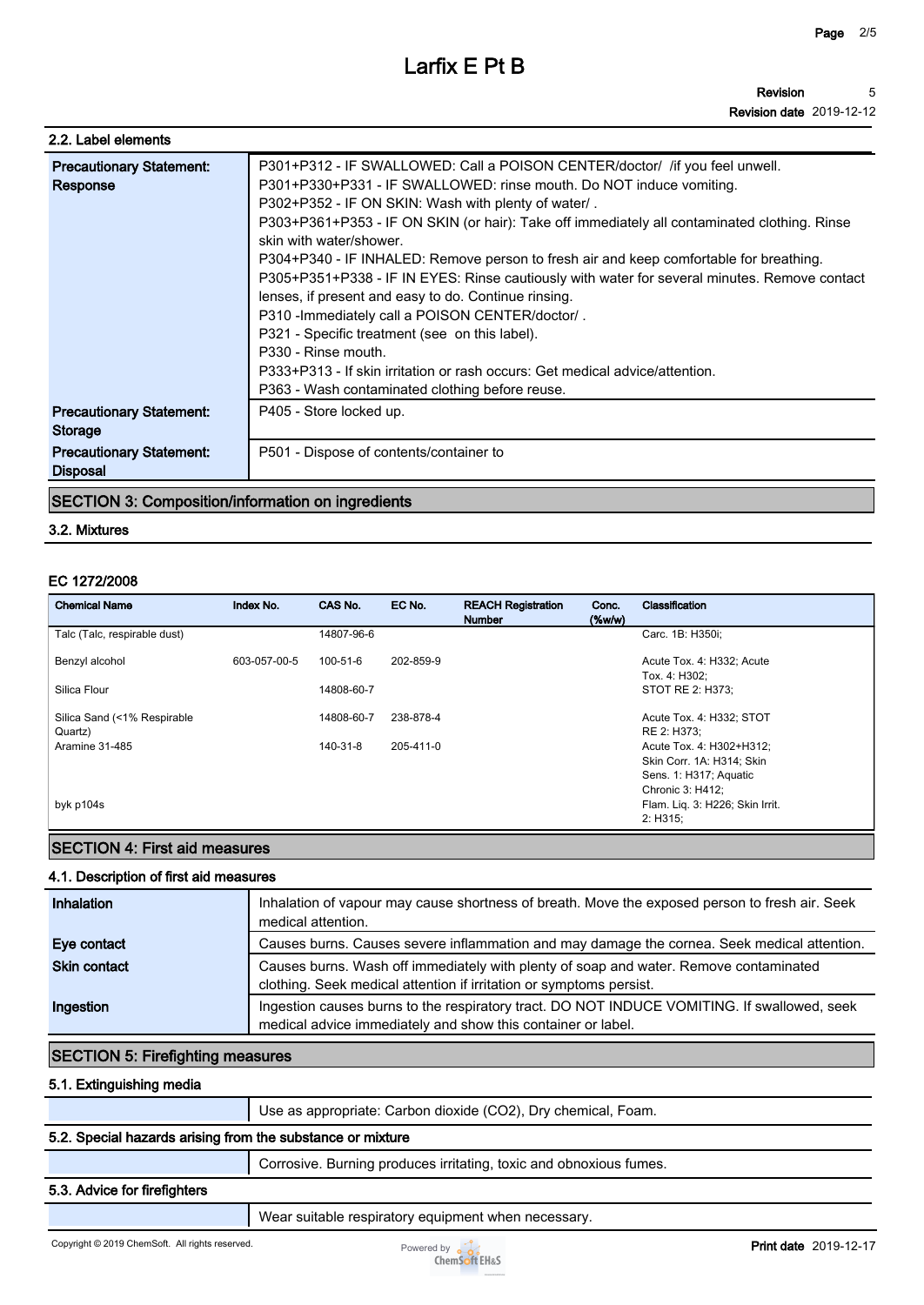#### **Revision 5**

**Revision date 2019-12-12**

# **SECTION 6: Accidental release measures**

#### **6.1. Personal precautions, protective equipment and emergency procedures**

|                                                           | Ensure adequate ventilation of the working area. Evacuate personnel to a safe area. Wear suitable<br>protective equipment.                             |  |  |  |
|-----------------------------------------------------------|--------------------------------------------------------------------------------------------------------------------------------------------------------|--|--|--|
| 6.2. Environmental precautions                            |                                                                                                                                                        |  |  |  |
|                                                           | Do not allow product to enter drains. Prevent further spillage if safe.                                                                                |  |  |  |
| 6.3. Methods and material for containment and cleaning up |                                                                                                                                                        |  |  |  |
|                                                           | Absorb with inert, absorbent material. Transfer to suitable, labelled containers for disposal. Clean<br>spillage area thoroughly with plenty of water. |  |  |  |
| <b>SECTION 7: Handling and storage</b>                    |                                                                                                                                                        |  |  |  |
| 7.1. Precautions for safe handling                        |                                                                                                                                                        |  |  |  |
|                                                           | Avoid contact with eyes and skin. Ensure adequate ventilation of the working area.                                                                     |  |  |  |

#### **7.2. Conditions for safe storage, including any incompatibilities**

**Keep in a cool, dry, well ventilated area. Keep containers tightly closed.**

# **SECTION 8: Exposure controls/personal protection**

**8.1. Control parameters**

## **8.1.1. Exposure Limit Values**

| Silica Sand (<1% Respirable<br>Quartz) | WEL 8-hr limit ppm:           | WEL 8-hr limit mg/m3: 0.1                                |
|----------------------------------------|-------------------------------|----------------------------------------------------------|
|                                        | WEL 15 min limit ppm:         | WEL 15 min limit mg/m3:                                  |
|                                        | WEL 8-hr limit mg/m3 total 10 | WEL 15 min limit mg/m3 total                             |
|                                        | inhalable dust:               | inhalable dust:                                          |
|                                        | WEL 8-hr limit mg/m3 total 4  | WEL 15 min limit mg/m3 total                             |
|                                        | respirable dust:              | respirable dust:                                         |
| Talc (Talc, respirable dust)           | WEL 8-hr limit ppm: -         | WEL 8-hr limit mg/m3: 1                                  |
|                                        | WEL 15 min limit ppm: -       | WEL 15 min limit mg/m3: -                                |
|                                        | WEL 8-hr limit mg/m3 total -  | WEL 15 min limit mg/m3 total -                           |
|                                        | inhalable dust:               | inhalable dust:                                          |
|                                        | WEL 8-hr limit mg/m3 total -  | WEL 15 min limit mg/m3 total<br>$\overline{\phantom{a}}$ |
|                                        | respirable dust:              | respirable dust:                                         |

#### **8.2. Exposure controls**

| 8.2.1. Appropriate engineering<br>controls | Ensure adequate ventilation of the working area.                          |
|--------------------------------------------|---------------------------------------------------------------------------|
| 8.2.2. Individual protection               | Wear chemical protective clothing.                                        |
| measures                                   |                                                                           |
| Eye / face protection                      | Approved safety goggles.                                                  |
| Skin protection -                          | Chemical resistant gloves (PVC).                                          |
| Handprotection                             |                                                                           |
| <b>Respiratory protection</b>              | In case of insufficient ventilation, wear suitable respiratory equipment. |

## **SECTION 9: Physical and chemical properties**

# **9.1. Information on basic physical and chemical properties**

| Appearance   Powder |                      |
|---------------------|----------------------|
| Colour Grey         |                      |
|                     | Odour Characteristic |
|                     |                      |

# **SECTION 10: Stability and reactivity**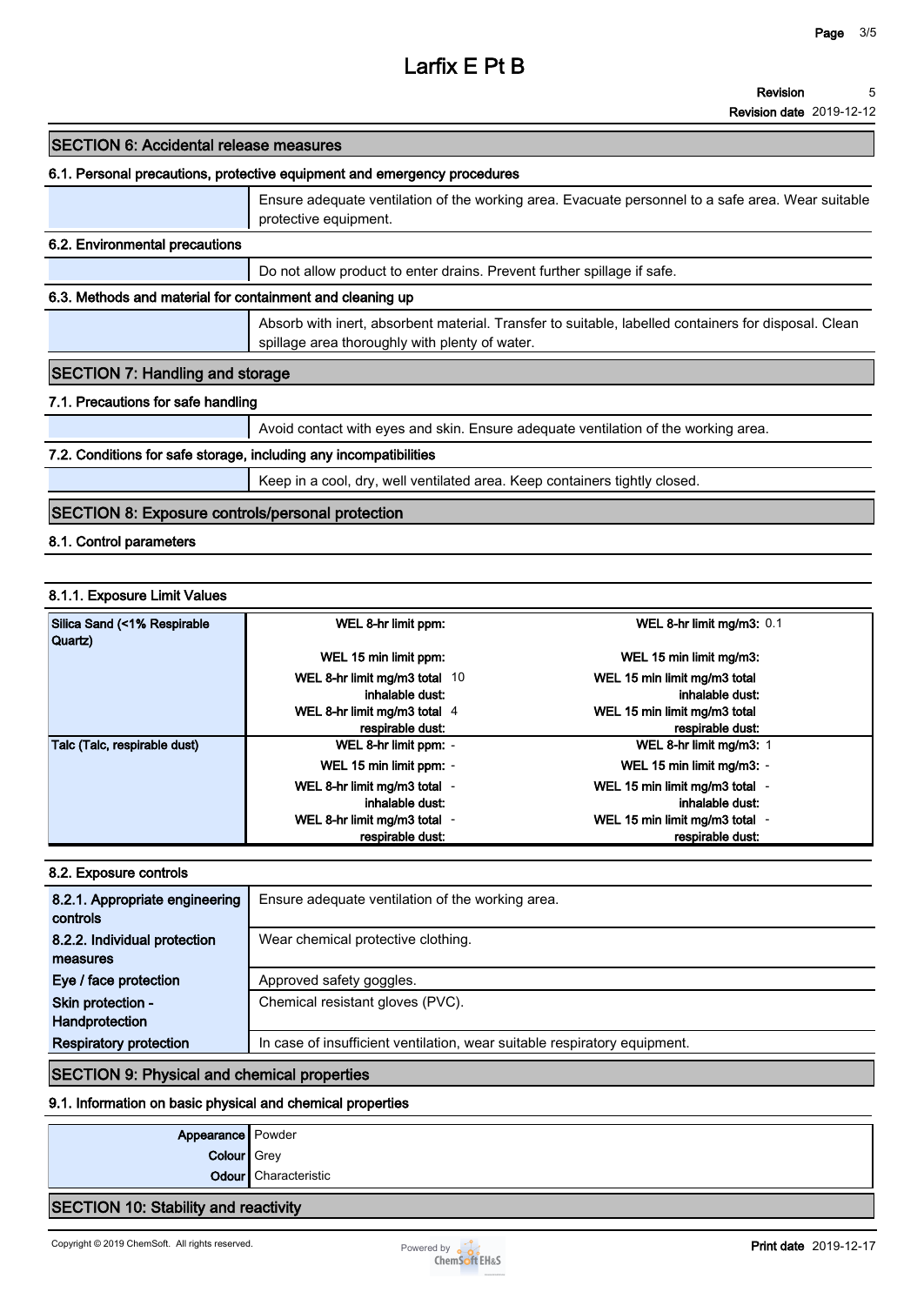# **Larfix E Pt B**

#### **10.2. Chemical stability**

**Stable under normal conditions.**

# **SECTION 11: Toxicological information**

#### **11.1. Information on toxicological effects**

**Skin corrosion/irritation** | Causes burns.

#### **11.1.4. Toxicological Information**

**No data available**

## **SECTION 12: Ecological information**

**12.1. Toxicity**

**No data available**

# **SECTION 13: Disposal considerations**

**General information**

**Dispose of in compliance with all local and national regulations.**

# **SECTION 14: Transport information**

## **Hazard pictograms**



# **14.1. UN number**

**UN3267**

#### **14.2. UN proper shipping name**

|                                  | CORROSIVE LIQUID, BASIC, ORGANIC, N.O.S. |  |  |  |
|----------------------------------|------------------------------------------|--|--|--|
| 14.3. Transport hazard class(es) |                                          |  |  |  |
| <b>ADR/RID</b>                   | 8                                        |  |  |  |
| Subsidiary risk                  |                                          |  |  |  |
| <b>IMDG</b>                      | 8                                        |  |  |  |
| Subsidiary risk                  | ۰                                        |  |  |  |
| <b>IATA</b>                      | 8                                        |  |  |  |
| Subsidiary risk                  | ۰                                        |  |  |  |
| 14.4. Packing group              |                                          |  |  |  |
| Packing group                    | III                                      |  |  |  |
| 14.5. Environmental hazards      |                                          |  |  |  |
| <b>Environmental hazards</b>     | <b>No</b>                                |  |  |  |
| Marine pollutant                 | No                                       |  |  |  |
| <b>ADR/RID</b>                   |                                          |  |  |  |
| <b>Hazard ID</b>                 | 80                                       |  |  |  |
| <b>Tunnel Category</b>           | (E)                                      |  |  |  |
| <b>IMDG</b>                      |                                          |  |  |  |
| <b>EmS Code</b>                  | F-A S-B                                  |  |  |  |
| <b>IATA</b>                      |                                          |  |  |  |
| Dooking Instruction (Coran)      | OEC                                      |  |  |  |

# **Packing Instruction (Cargo)** | 856